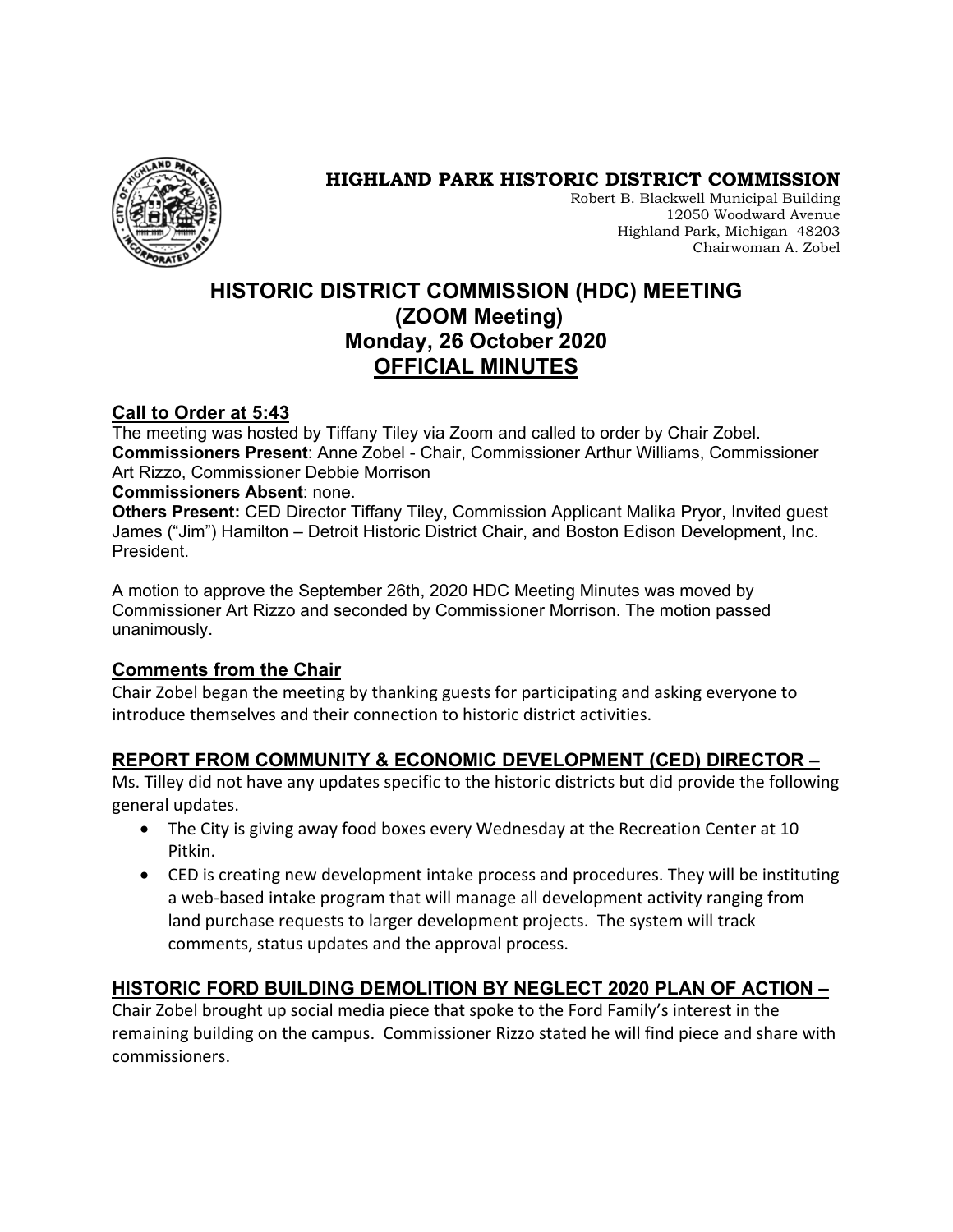

# **HIGHLAND PARK HISTORIC DISTRICT COMMISSION**

Robert B. Blackwell Municipal Building 12050 Woodward Avenue Highland Park, Michigan 48203 Chairwoman A. Zobel

#### **EXPANDING THE HISTORIC DESIGNATION TO INCLUDE HISTORIC DISTRICT STREETS**

Chair Zobel introduced Jim Hamilton. Mr. Hamilton serves as the chair of the Detroit Historic District Commission and is also the president of the BEDI. Jim has lived on Longfellow Street for 40 years.

A robust discussion ensued regarding the ins and outs of overseeing local historic districts. was had. Mr. Hamilton outlined key motivations including:

- Promoting Historic Preservation goals to recognize and preserve historic resources
- Increase market values research is well documented to show that homes in LHDs maintain and increase in value better than comparable homes in non-LHD.

He described so caveats to success that he has experienced in his tenure in Detroit including:

- Recognizing that declaring a district doesn't achieve the goals, but establishing and following design standards does.
- Working with properties owners in a reasonable way is the "work" that makes it worthwhile.

Ms. Pryor asked Mr. Hamilton "What do resident want or need most that can be provided through the districts"? He responded that the "How to's" and "Who can do" are the often that greatest need in regard to maintaining and improving their homes. Property owners typically want to do the right thing they just need resources and guidance. He said the City of Detroit has come a long way in this area, but more web-based resources would be helpful. For instance –updated lists of vetted contractors. Also "do it yourself" instructions on window restoration can help save money. Almost anyone can restore historic windows with a little training.

Mr. Hamilton spoke about the challenges to designation. Districts should meet certain thresholds of historic integrity to be designated. The state enabling legislation as interpreted by the Michigan State Historic Preservation Office (M-SHPO) establishes standards to be met.

He explained that Detroit is unique and has a separate Historic Designation Advisory Board that completes studies and makes recommendations to City Council. In Highland Park's case, the HDC could commission the study and prepare for City council approval. This work should take place in concert with M-SHPO.